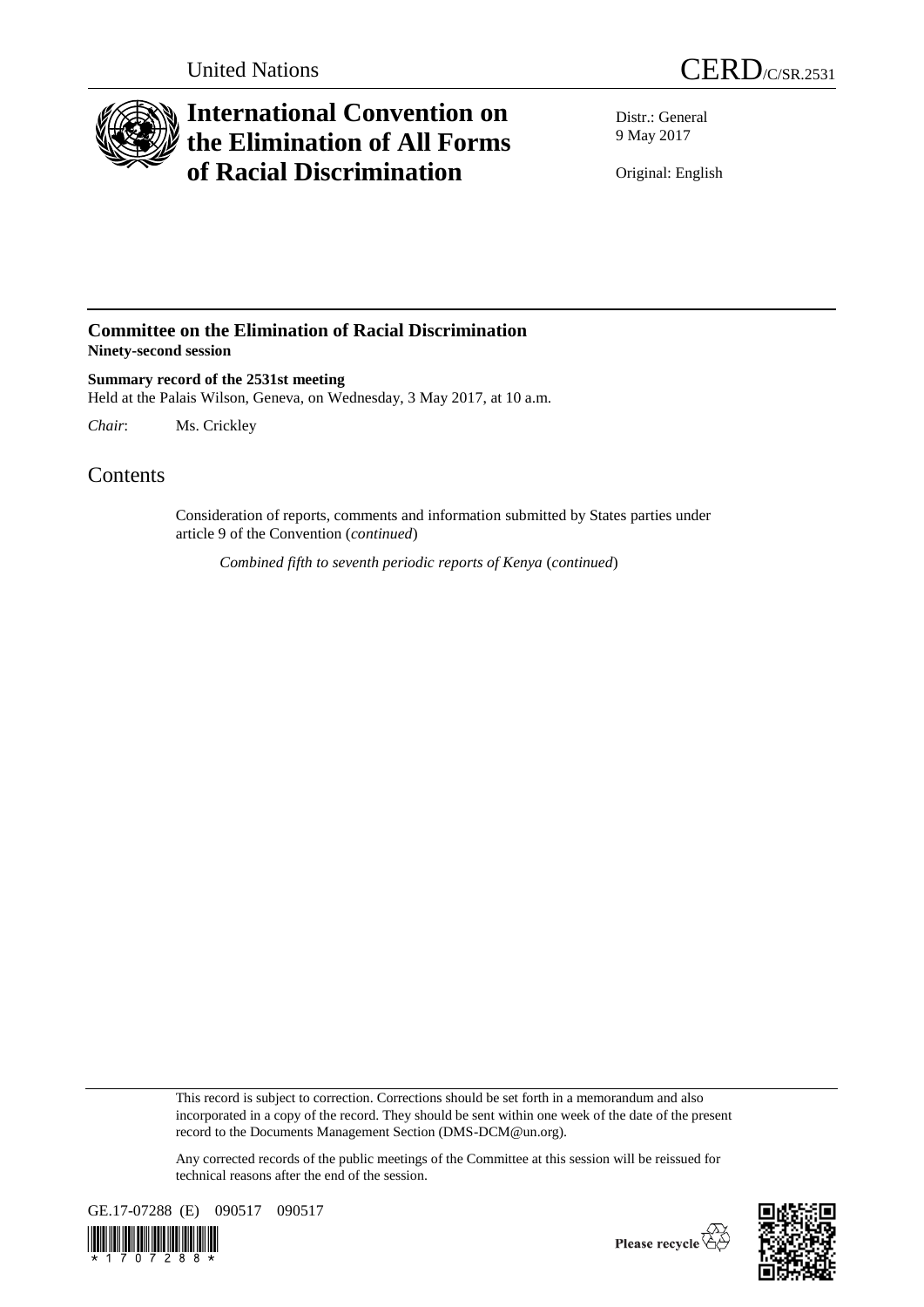*The meeting was called to order at 10.10 a.m.*

**Consideration of reports, comments and information submitted by States parties under article 9 of the Convention** (*continued*)

*Combined fifth to seventh periodic reports of Kenya* (*continued*) (CERD/C/KEN/5-7 and CERD/C/KEN/Q/5-7)

1. *At the invitation of the Chair, the delegation of Kenya took places at the Committee table.*

2. **Mr. Morara** (Kenya National Commission on Human Rights) said that, while the Government had taken several positive steps in the period since its previous dialogue with the Committee, the Kenya National Commission on Human Rights remained concerned at the absence of a comprehensive anti-discrimination law and the very limited definition of hate speech. Noting that measures were being taken to broaden the scope of hate speech beyond ethnicity and race and to amend the National Cohesion and Integration Act to bring it into line with article 4 of the International Convention on the Elimination of All Forms of Racial Discrimination, he called on the Government to move speedily to ensure that comprehensive and robust hate speech legislation was enacted ahead of the general elections to be held in August 2017. Doing so would send a strong State-sanctioned message that hate speech was harmful and would not be tolerated in any circumstances, irrespective of the influence or political leverage of the perpetrators.

3. The more robust and expanded definitions of marginalized groups and communities in Kenya contained in article 260 of the 2010 Constitution were encouraging, as was the establishment of several funds aimed at helping certain vulnerable sectors of the population. However, further steps needed to be taken to ensure that persons who had experienced discrimination as a result of past laws, policies and practices could be properly identified for remedial measures and support. The Government should also ensure that the resources allocated to provide victims with redress were properly distributed and that any acts of corruption or misappropriation of those funds were severely punished.

4. The legacy of colonialism still lingered in Kenya, not least in the areas of land ownership, urban planning and administrative county boundaries. The latter were mostly drawn along ethnic lines, which had led to the social, economic and political marginalization of persons not from the dominant ethnic community in a given county. Land matters continued to be a highly emotive and divisive issue that fomented ethnic tensions and conflict, while the effects of racial and ethnic discrimination and segregation were reflected as social discrimination in urban and spatial planning and development. Still today, the patterns of settlement established by the British colonialists were visible in Nairobi, since the districts inhabited by European expatriates benefited from vastly superior infrastructure and amenities compared to those occupied by Africans. As to land ownership, while the Government had taken certain important steps, such as reducing leasehold tenure from 999 years to 99 years, further action was needed to prevent issues of ownership, access and use of land from being used as excuses for entrenched racial or ethnic discrimination. To combat such discrimination, end the colonial era's sway over the country and move towards a more cohesive, inclusive and tolerant society, the Government should, inter alia, create mixed housing projects to enable low-, middle- and high-income households to live in the same neighbourhood; undertake comprehensive land reforms to address historical injustices and prevent racially and ethnically motivated conflict; and break the ethnic hegemony at the county level, including by imposing strict sanctions on counties in breach of the legal requirement to fill at least 30 per cent of vacant public-sector posts with candidates from ethnic minorities. Lastly, he urged the Government to ensure that the recommendations of the Truth, Justice and Reconciliation Commission were fully implemented so as to tackle the historical injustices that were at the root of ethnic and racial discrimination.

5. **Ms. Njau-Kimani** (Kenya) said that the Kenyan delegation was comprised of public officials from five different ethnic backgrounds. The Government respected the right of a particular group of persons to declare themselves an indigenous people; however, all Kenyan persons of African descent were considered indigenous to the country. That said,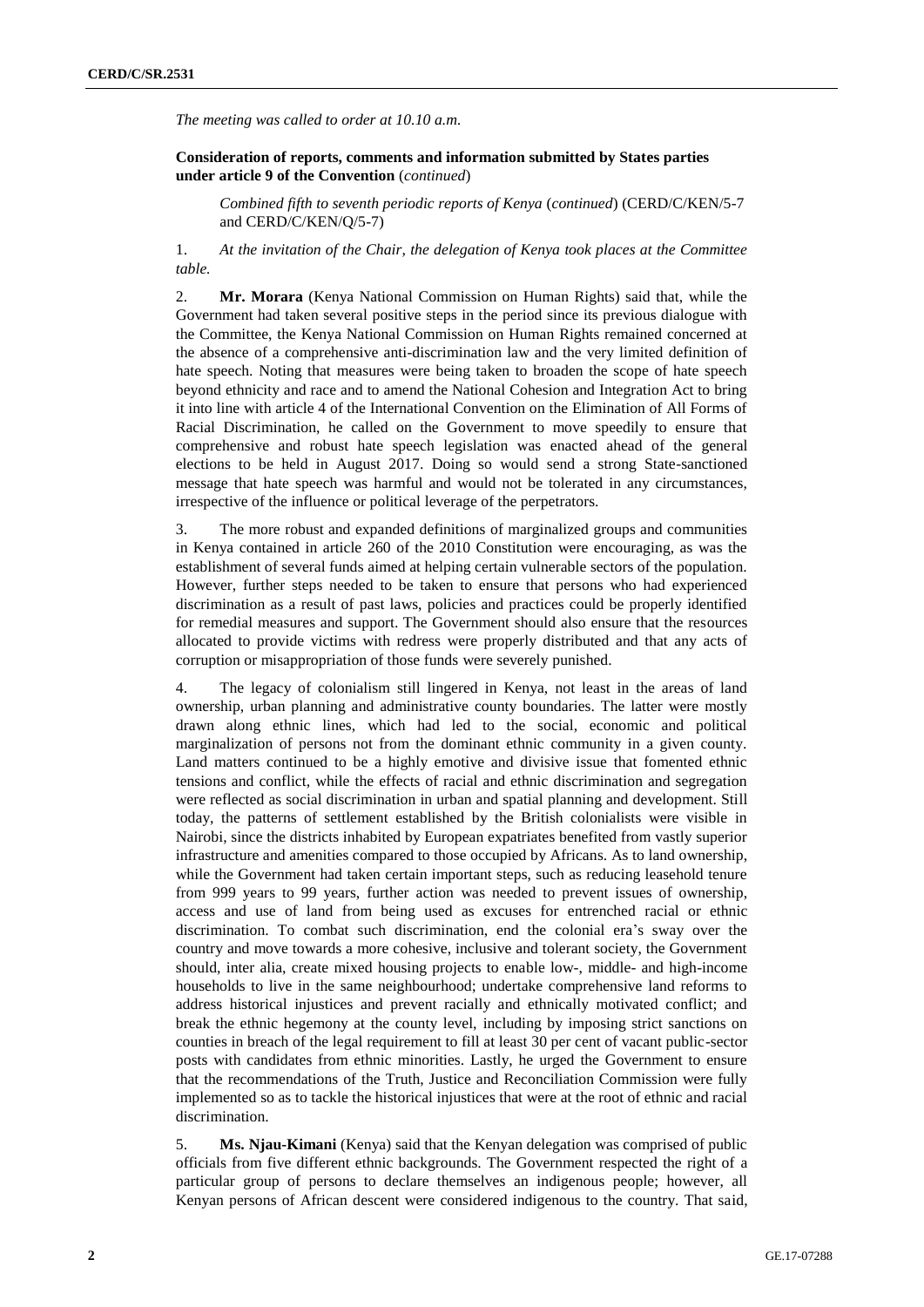the Government acknowledged that certain communities had been marginalized for, among others, historical and geographical reasons, and that affirmative action was required to address inequalities in certain areas.

6. The National Policy and Action Plan on Human Rights had now been adopted and, in coordination with the Kenya National Commission on Human Rights, the Department of Justice had provided training to public officials on its content and on human rights-based approaches to the planning, budgeting and implementation of development programmes. Moreover, human rights indicators had now been incorporated into the monitoring and evaluation of the medium-term plans of the Kenya Vision 2030 national development programme.

7. **Ms. Chweya** (Kenya), replying to questions raised by Committee members at the previous meeting, said that the country's vibrant and active civil society played an important role in promoting and protecting human rights and was involved in several government initiatives and task forces with a view to improving the human rights situation in the country. Non-governmental organizations (NGOs) were required to operate in a transparent manner and to submit reports and audited accounts every year in order to ensure conformity with the current legislation. Inquiries could be launched by the relevant government agency in order to determine legal compliance, but it could only suspend or cancel an NGO's registration in specific, limited circumstances and in accordance with comprehensive procedures.

8. Woman-to-woman marriages, which were a customary practice among certain ethnic communities, had now been recognized as legal unions by the courts, thereby conferring succession rights. They were not same-sex relationships, however, since there were no sexual relations between the two women. Such marriages were typically an arrangement entered into by an older, childless woman and a younger woman, who had relations with men so as to provide her partner with an heir.

9. The Government had introduced various affirmative action measures, among others the Equalization Fund, to facilitate the economic, social and political empowerment of vulnerable groups. Moreover, the devolved system of government ensured the equitable distribution of resources and services and sought to protect marginalized communities. The equivalent of US\$ 10 billion had been transferred to the devolved governments since 2013 in order to support service delivery.

10. Action had been taken to improve the situation of women in Kenya, who had long been marginalized and faced a variety of cultural, institutional and structural barriers that often left them in a situation of poverty. The Government was, for example, promoting women's empowerment through the Women Enterprise Fund, which had so far distributed 8 billion Kenya shillings (K Sh) in business start-up loans to 72,000 women's groups, who had, in turn, used those funds to establish income-generating activities. To strengthen girls' education in marginalized areas, policies had been introduced to, inter alia, ensure that pregnant teenage girls or those who had dropped out of school completed their education. A programme had also been implemented to encourage girls from poor families living in arid or semi-arid areas to undertake training in engineering subjects, and most of its graduates had now secured employment in various fields. In that connection, according to World Bank statistics from 2016, the literacy rate in Kenya was 78 per cent.

11. A study conducted by the National Cohesion and Integration Commission had found that 70 per cent of all jobs were occupied by members of just 5 of the 22 communities in Kenya, a situation that had arisen for historical and geographical reasons rather than from any deliberate policy. With that in mind, the Government was taking steps to promote equal opportunities in the labour market. A diversity policy for the public service had been introduced in 2016 and the national police had also developed recruitment guidelines to foster the inclusion of members of minority groups. As a direct result, there had been an improvement in public-sector diversity, including in the police and the judiciary.

12. While poverty affected persons from all ethnic communities, those living in marginalized or rural areas were often the hardest hit. The Government had taken a variety of measures to alleviate its effects, including by investing heavily in agriculture, education, health and housing. Budget increases for free primary education had, for instance, seen a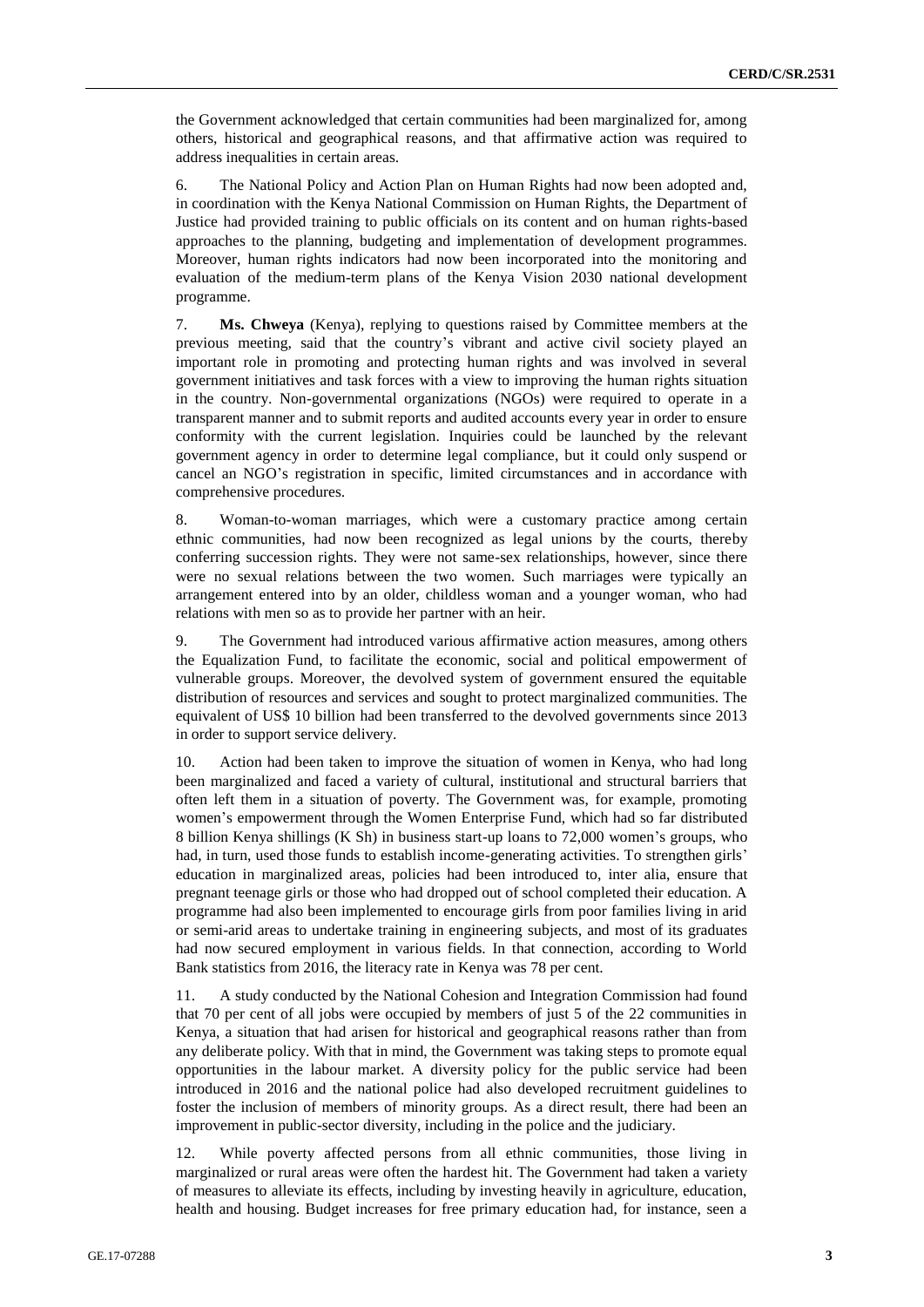rise in enrolment rates, and a recruitment drive had helped to reduce the teacher-to-pupil ratio and alleviate teacher shortages. Investments in health care had resulted in the successful implementation of a free maternity health programme and improvements to the health-care infrastructure. As a consequence, the number of women giving birth in healthcare facilities each year had almost doubled to 1.2 million and the maternal mortality rate had dropped by a third. Dams had also been constructed with the aim of improving access to water in arid and semi-arid areas.

13. The Restorative Justice Fund had now been set up to provide redress to the survivors of historical injustices unrelated to land issues, which were covered by another fund. The Government had recently finalized guidelines for the payment of compensation and had allocated the equivalent of US\$ 10 million to the Fund for the 2016-2017 period. The Fund would address historical injustices occurring from 1963 to 2008 only. In that connection, the High Court had declared unconstitutional the 2013 Constituencies Development Fund Act, introduced to bring the Constituencies Development Fund into line with the 2010 Constitution, owing to a failure to obtain the support of the Senate and to ensure public participation. The National Government Constituencies Development Fund had now been set up in its stead and after following the appropriate procedures.

14. Primary and secondary education were compulsory and all parents or guardians, including those from indigenous or marginalized groups, had a legal obligation to ensure that their children attended and fully participated in school. Regarding cash transfer programmes, the specific criteria in place to regulate payouts were not based on ethnic considerations. For example, cash transfer payments for persons with disabilities were made on the basis of disability and income status. Lastly, the Department of Culture organized various festivals and events around the country in partnership with local communities, including marginalized groups, with a view to promoting and preserving African culture and traditions and building national and social cohesion. Furthermore, the Protection of Traditional Knowledge and Cultural Expressions Act had been promulgated in 2016 to prevent the misappropriation, misuse or unlawful exploitation of traditional knowledge and cultural expressions.

15. **Ms. Gathagu** (Kenya) said that the work of the National Land Commission task force had included the drafting of a bill on land evictions, the provisions of which had been incorporated into the 2016 Land Laws (Amendment) Act. Among other aspects, that Act laid down mandatory procedures for regulating land evictions and addressing historical land injustices. Such procedures had been drawn up on the basis of international practices, and covered situations in which marginalized communities were the evictees. The rights of marginalized communities to own land were protected under the 2016 Community Land Act, which defined a community as a group of citizens of Kenya who shared, inter alia, a common ancestry, similar culture or unique livelihood, geographical space or ethnicity. The process of registering community land required an inventory to be taken, following which the land could be registered and a title deed issued. There were no limitations as to the acreage of land that could be owned, including by ethnic communities. Although land that had been used for communal or public purposes, such as for schools, hospitals and critical infrastructure, was registered as national or county government property, it could still be used by the community.

16. Action to address historical land injustices had first required the introduction of the necessary legal framework, which had now been enacted through the Land Laws (Amendment) Act. Article 38 of that Act defined historical land injustices as an unresolved grievance occasioned by, inter alia, a violation of land rights occurring between 15 June 1895 and 27 August 2010 and that resulted in the displacement of persons from their habitual place of residence. A task force had now been instituted to draft implementation guidelines on evictions and historical land injustices with a view to operationalizing the legislation, and was currently touring the country to gather the views of marginalized communities and civil society. Historical land grievances were referred to the National Land Commission, which, following an investigation, could recommend various remedies, including restitution, compensation or resettlement on alternative land. The authority mandated to comply with those remedies had a maximum of three years in which to do so. Aggrieved parties had five years from the date of enactment of the law in 2016 in which to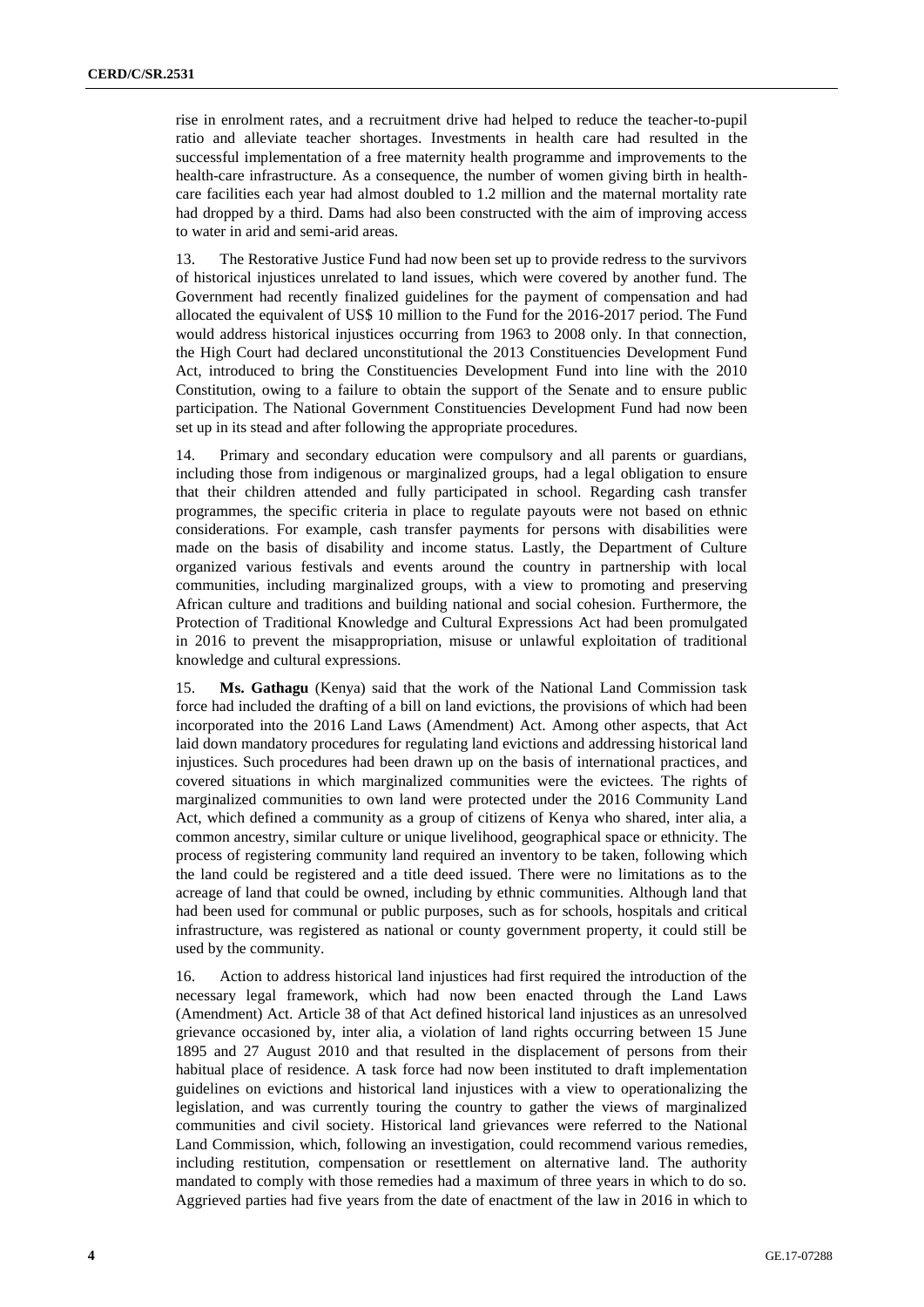submit their claims, and all cases would be determined within 10 years, when those provisions would be repealed.

17. The Government used the term "informal settlements" rather than "slums", since such settlements generally involved occupations of unplanned land and the building of structures on land to which the persons concerned had no title. Representatives of any and all ethnic groups could be found in such settlements. The Government was taking steps to regularize those informal settlements by providing basic infrastructure and utilities and issuing title deeds to the occupants. Moreover, as part of a project to provide housing to the occupants, the Government had, in 2016, provided 822 houses, far exceeding the annual target of 200. Other housing improvement and construction schemes had also been launched around the country.

18. Expiring leases were not automatically renewed, since leaseholders did not always wish to extend. Leaseholders were, however, notified by the National Land Commission once only five years remained on their lease so that they could apply for renewal if they so wished. The procedure for applying for renewal was set out in the 2012 Land Act. Applications were approved on the basis of certain criteria, and the county or national governments could deny a request in the event that the land was required for a public purpose, notably the building of schools, hospitals or infrastructure. Lastly, internally displaced persons in Kenya came from many ethnic backgrounds and all had now been resettled, either on alternative land provided by the Government or through cash payments enabling them to buy their own land. Awareness-raising activities had also been carried out, both among those persons and among the receiving communities, to facilitate their integration.

19. **Mr. Mwengi** (Kenya) said that, under amendments to the National Cohesion and Integration Act, the definition of hate speech had been broadened to include acts intended to incite ethnic hatred through, inter alia, posts on social media, visual images depicting ethnic stereotypes or propaganda and the wearing or display of signs, flags or emblems. Penalties for hate speech offences had also been increased. Convicted offenders were now liable to a fine of up to K Sh5 million or a maximum term of imprisonment of 5 years and were barred from holding public office. Media companies, including social media organizations, could also face fines for publishing or disseminating hate speech. The amended Act had also introduced sanctions for instances of workplace discrimination in the public sector.

20. The National Cohesion and Integration Commission had 56 permanent members of staff and had seen yearly budget increases since 2014. In addition to its K Sh410 million budget for the 2016/17 financial year, up from K Sh311 million the previous year, it had received a further K Sh200 million to manage the electoral process. It was also part of the Integrated Public Complaints Referral Mechanism, an online complaints referral mechanism, in partnership with several other organizations, including the Kenya National Commission on Human Rights. That online platform allowed the institutions involved to refer complaints to each other and enabled complainants to track the status of their complaints in real time. Some 1,200 complaints had been received by the Commission during the reporting period, of which 60 per cent had been investigated and appropriate measures taken. Fifty cases had been referred to the Director of Public Prosecutions, 160 had been resolved through cessation notices and 224 had been dismissed for, among other reasons, lack of evidence. The remaining cases were at various stages of the investigation process. To date, there had been three convictions, resulting in imprisonment or monetary sanctions, and six acquittals. Investigations encountered various challenges, including the fact that the police often encountered hostility when collecting evidence and witnesses faced intimidation and threats. It was also sometimes difficult to identify the authors of hate speech leaflets or to distinguish hate speech from innuendo.

21. The media were self-regulated, and journalists who breached the relevant codes of conduct faced disciplinary procedures. They were, for example, prohibited from quoting hate speech verbatim. The broadcast media were also required to maintain a seven-second delay on live interviews to prevent the transmission of hate speech. As regards politicians who peddled hate speech, it was not true to say that they enjoyed preferential treatment; admittedly, however, they often had the financial resources to engage senior advocates,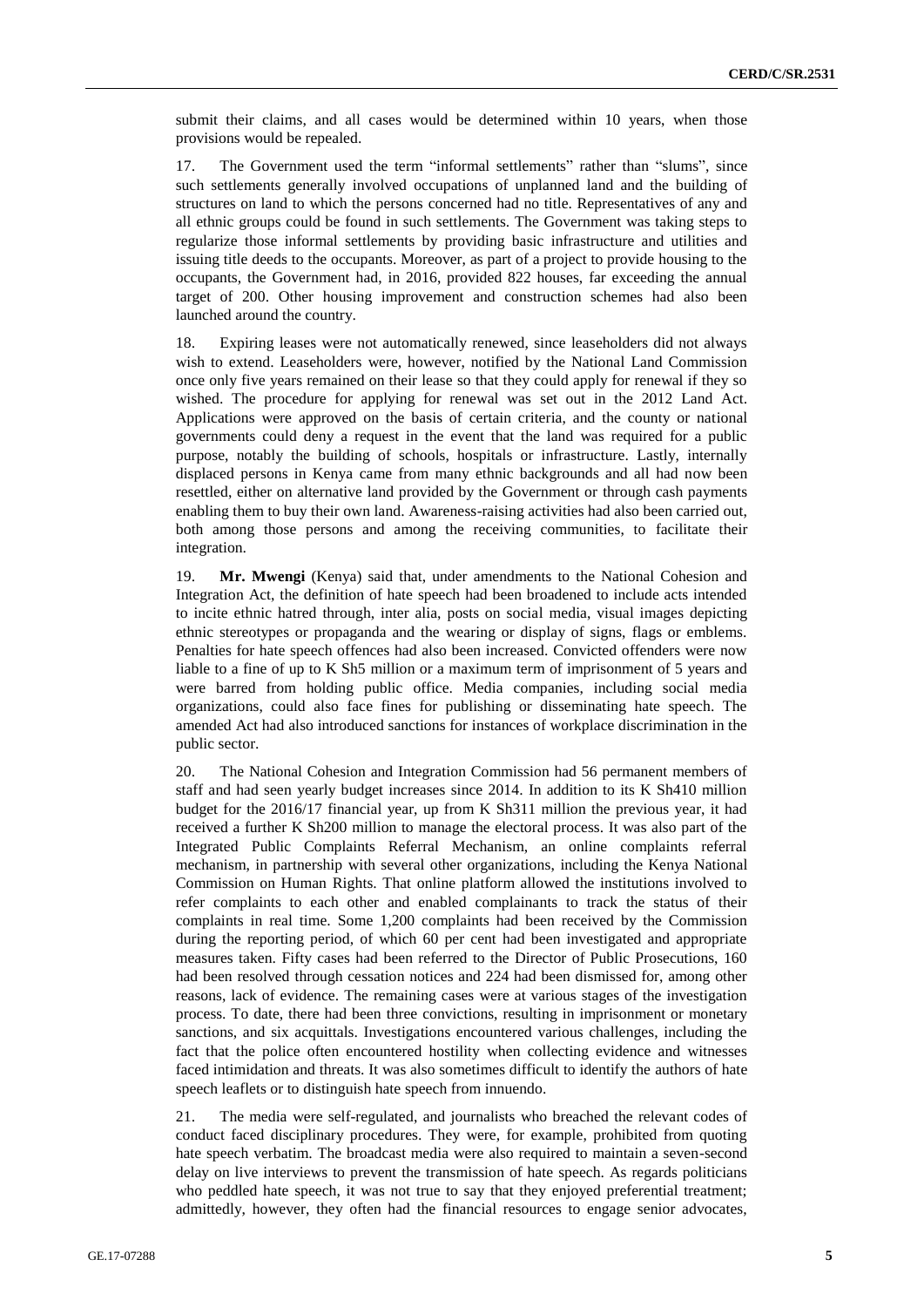who obtained injunctions that effectively delayed court proceedings, sometimes for up to five years. Measures to monitor hate speech during election campaigns included both temporary and permanent mechanisms. While the Director of Public Prosecutions could not launch hate speech investigations ex officio, since he did not have investigative powers, he could direct the Inspector General of Police to do so. Lastly, counties that were not in compliance with the 30 per cent public-sector employment quota were issued with noncompliance notices and were required to take measures to address the situation within three months.

22. **Ms. Kariuki** (Kenya) said that the Complaints Commission was an independent organ of the Media Council of Kenya and was responsible for resolving disputes between the Government, the media and the general public. Its decisions had the force of law and appeals against them could be submitted to the high courts. Its seven members were recruited through a competitive process and served a three-year term of office. Complaints to the Commission should clearly set out the grounds and nature of the injury or damage and should be submitted within nine months of its occurrence. On receipt, the Commission had 14 days to determine whether or not it fell within its mandate and, if so, then proceeded to notify the respondent, who, in turn, had 14 days to respond. If no resolution to the grievance could be found, the case proceeded to mediation. As at November 2016, the Commission had been dealing with 101 complaints.

23. The enactment of the 2016 Legal Aid Act had given formal recognition to legal aid in Kenya and defined legal aid providers, a term which included lawyers working under the pro bono law programme of the Law Society of Kenya, civil society organizations, paralegals and universities operating legal aid clinics. The Act had also created the National Legal Aid Service to, inter alia, establish and administer a national legal aid scheme that was affordable, accessible and accountable; support legal aid providers; provide legal aid training; and undertake public awareness-raising activities on legal issues. Its functions also included undertaking legal aid research, with particular attention to the needs of indigent persons and marginalized groups, and promoting public interest litigation in areas of concern to those groups, such as environmental protection. The Government had allocated approximately US\$ 1 million to the newly created Legal Aid Fund for the 2017/18 financial year. As to access to justice, it should be recalled that the core mandate of the country's national human rights institutions was to receive complaints of human rights violations, and thus any member of the public, including from marginalized communities, could lodge grievances with those bodies. In addition, a court-annexed mediation project was being piloted in the commercial and family divisions of the High Court in Nairobi in order to address a backlog of cases and promote alternative forms of justice. There were currently 65 accredited mediators and 82 cases had so far been settled through that approach.

24. **Mr. Kottut** (Kenya) said that the 2010 Constitution provided that all adult citizens of Kenya had the right to vote, including those living abroad. That right had not yet been fully realized owing to insufficient funding to meet the logistical, infrastructural and technological requirements necessary to facilitate overseas voter registration and voting. Moreover, there was a lack of data regarding Kenyans living abroad, since many failed to register with their government missions. A voter registration drive had been undertaken, however, in East African countries prior to the 2013 elections and similar measures were being taken in South Africa ahead of the August 2017 elections.

25. The activities of unscrupulous recruitment agencies, who had duped Kenyan migrant workers and forced them to become domestic workers in the Gulf region had, in 2012, prompted the Government to ban those agencies from sending any domestic workers abroad and to establish an interministerial committee, which had visited the Gulf countries to examine the situation first-hand. A report issued in 2015 had recommended that recruitment agencies should be vetted and procedures established to ensure that Kenyans were fully apprised of the nature of the employment they were being offered and were protected by a tripartite agreement between themselves, the agency and the employer before leaving the country. While the country had yet to ratify the International Labour Organization (ILO) Domestic Workers Convention, 2011 (No. 189), many of its provisions had been incorporated into the amended Labour Institutions Act, 2007.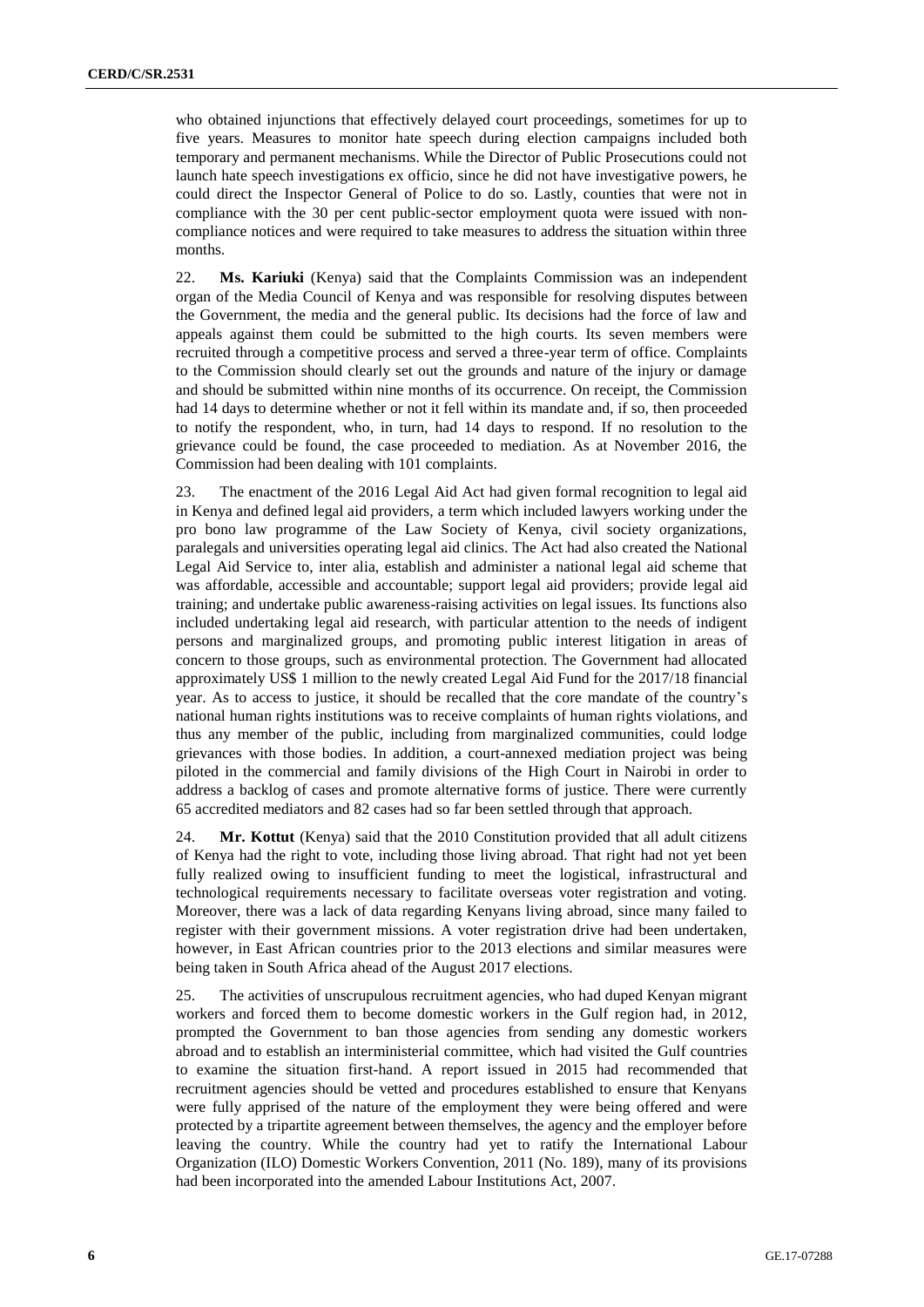26. The Government had taken steps to protect persons with albinism, who often faced violence and discrimination stemming from ritualistic beliefs. It had, for example, set up the National Council of Persons with Disabilities to mainstream disability issues in Kenya; established guidelines for law-enforcement officers to ensure that persons with albinism were taken to safety if their lives were in danger; and allocated funding for the provision of sunscreen and protective clothing for persons with albinism. Indeed, the Independent Expert on the enjoyment of human rights by persons with albinism was due to visit the country in late 2017 seeking best practices for an African Union policy to address the plight of persons with albinism.

27. **Ms. Njau-Kimani** (Kenya) said that, prior to the 1980s, when the first massive influxes of refugees had begun, there had been no refugee camps in Kenya and only one reception centre in Thika. However, in the early 1990s, following the arrival of huge numbers of refugees from Ethiopia, Somalia and the Sudan, refugee camps had been set up in the border areas of Kenya. While many Somalis had arrived in Mombasa and other coastal areas, they had eventually been relocated to Dadaab in north-eastern Kenya, while refugees from Ethiopia and the Sudan had been accommodated primarily in Kakuma in the north-west. At the time, the Government had believed that the refugee situation was only temporary and that people would be able to return to their countries of origin in due course. As such, the refugee camps had appeared to be an appropriate solution which would facilitate the eventual repatriation of refugees, ensure national security and enable those in need to be provided with food, shelter and other forms of assistance.

28. Despite the massive influx of refugees to Kenya, the Government had largely pursued an open-door policy, allowing refugees to flow into the country and granting them refugee status without scrutiny. Unfortunately, that policy had exposed the country to security threats, particularly in the light of the emergence of the Al-Shabaab insurgency. Refugees were increasingly viewed as a potential security threat and, as a result, the Government had taken steps to restrict their freedom of movement to ensure that national security was not compromised.

29. On 12 December 2012, the Department of Refugee Affairs had issued a directive stating that the authorities should stop all urban refugee operations with immediate effect. Somali refugees had therefore been expected to relocate to Dadaab while refugees of other nationalities had been requested to move to Kakuma. On 19 January 2013, Kituo Cha Sheria had filed a constitutional petition in the High Court, challenging the directive on various grounds. The Court had concluded that the directive was in violation of the right to freedom of movement, the right to dignity and the right to fair administrative action, as well as the State's responsibility towards persons in vulnerable situations, all of which were guaranteed under the 2010 Constitution. The Court had also declared that the proposed implementation of the directive was a threat to the non-refoulement principle contained in section 18 of the Refugees Act and had therefore ordered the directive to be quashed. However, on 28 March 2014, the Cabinet Secretary, by notice in the *Gazette*, had designated the Dadaab and Kakuma camps to be transit centres for asylum seekers, in accordance with section 16.2 of the Refugees Act, and subsequently ordered the closure of urban registration centres and the return of over 50,000 refugees to the camps. The new directive had been challenged by some Somali businessmen, but the High Court had concluded that the directive was in fact lawful, as the Cabinet Secretary had acted in accordance with the Refugees Act.

30. Kenya had been left to tackle the refugee situation on its own without any support from the international community. Now that the situation in Somalia was improving, the Kenyan Government saw no reason why the refugee camps should remain in Kenya and not be relocated to Somalia and had therefore decided to close them. When the Government's decision to close the camps had been legally challenged, the Court had ruled that its actions were unlawful. The Government was currently appealing the Court's decision and would provide the Committee with an update on the outcome of that appeal in due course.

31. The tripartite agreement with Somalia and the Office of the United Nations High Commissioner for Refugees (UNHCR) did not affect the assessment of asylum seekers' need for international protection. Under the agreement, 52,591 refugees had already been repatriated to Somalia on a voluntary basis and had received assistance for their return.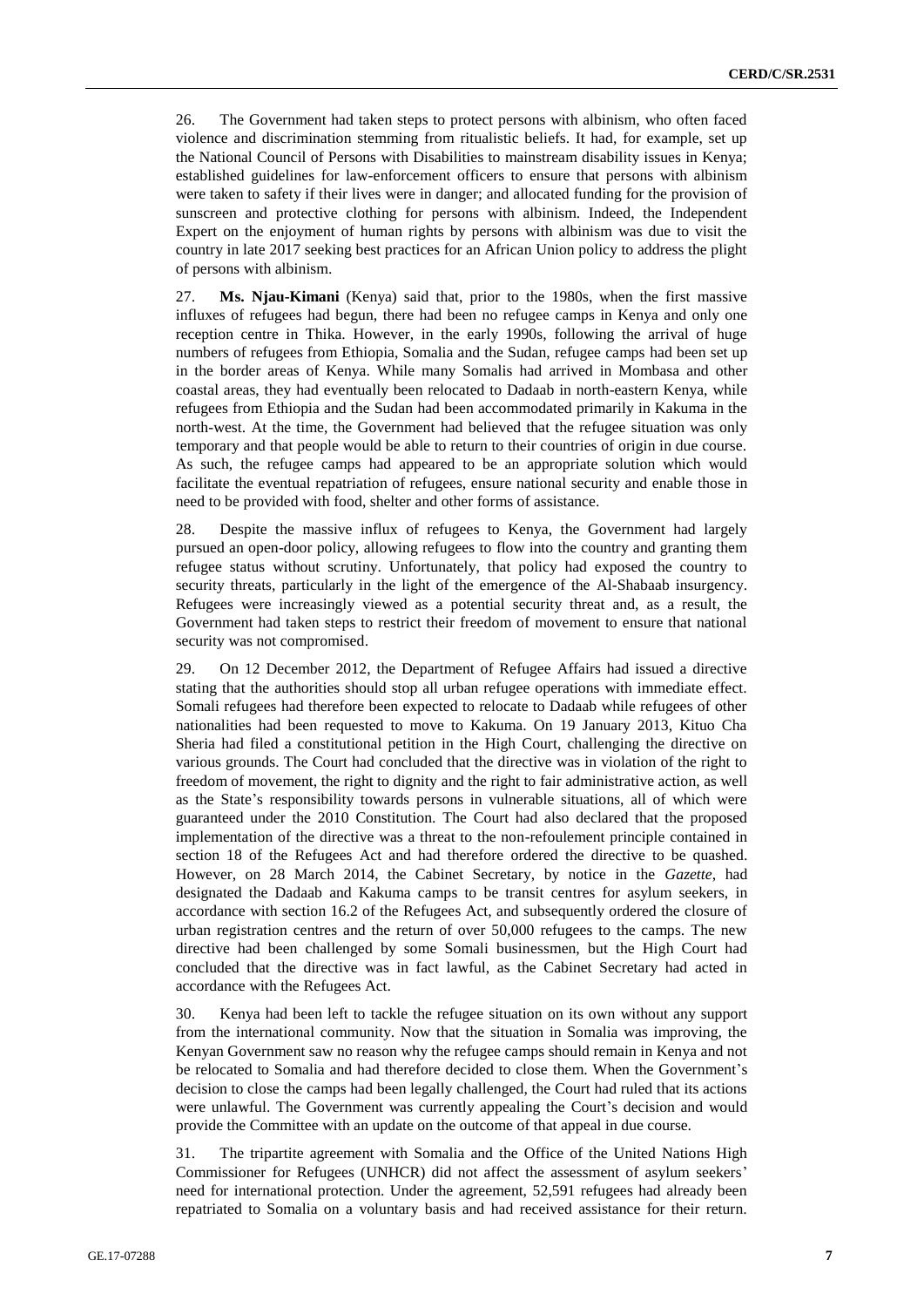Moreover, the Kenyan and Somali Governments met with UNHCR on a regular basis to monitor the implementation of their repatriation.

*The meeting was suspended at 11.40 a.m. and resumed at 11.55 a.m.*

32. **Mr. Marugán** (Country Rapporteur) asked whether the State party intended to make the declaration provided for under article 14 of the Convention; whether the delegation could provide the Committee with specific data on the number of people working for NGOs, the socioeconomic development of ethnic groups, and the number of hate crimes which had been reported and prosecuted; whether discrimination on the basis of nationality was covered by Kenyan legislation; whether the amendments to the National Cohesion and Integration Act would be adopted prior to the upcoming general elections; what type of support was provided to victims of racial discrimination and whether prosecutors could initiate proceedings without the victim; what criteria were used to determine eligibility for legal aid; whether the State party intended to ratify ILO Convention No. 189; and whether the Department of Refugee Affairs had failed to comply with court decisions relating to its suspension of asylum-seeker registration in Dadaab.

33. **Ms. Njau-Kimani** (Kenya) reiterated that the tripartite agreement did not affect the Government's assessment of asylum seekers' need for international protection and said the allegations that asylum-seeker registration had been suspended were unfounded.

34. Counter-terrorist measures taken by the Government, including the deployment of military forces, must be viewed in the context of the numerous terrorist attacks which had occurred in Kenya since 2012, resulting in countless deaths and casualties. Several terrorist acts had been committed in the Eastleigh district of Nairobi, which was home to many Somali refugees and illegal migrants. As a result of growing insecurity, in 2014, the Government had launched an internal security operation dubbed "Operation Sanitization of Eastleigh" to be carried out by the National Police Service (NPS). Various human rights violations which ran counter to the provisions of the Constitution had been committed by police officers during that operation. The Independent Policing Oversight Authority had consequently issued several recommendations to the NPS, calling for intelligence-led policing, human rights training for police and improved conditions in police detention. Lastly, a new counter-terrorism law had been drawn up following broad stakeholder consultation and had been approved by the Kenya National Commission on Human Rights.

35. **Ms. Chweya** (Kenya) said that there were approximately 8,500 civil society organizations in Kenya, which employed 290,000 persons or 2.1 per cent of the country's economically active population. All NGOs were eligible for registration in Kenya, provided that they met certain requirements and were not considered a security threat. The Government was considering making the declaration provided for under article 14 of the Convention, but must first hold public consultations on the matter and ensure conformity with national legislation. Finally, the delegation would provide the Committee with the requested data on the socioeconomic development of ethnic groups as soon as possible.

36. **Mr. Mwengi** (Kenya) said that while his Government hoped that the amendments to the National Cohesion and Integration Act would be adopted by August 2017, the matter was out of its control. The National Cohesion and Integration Commission covered issues of racial discrimination, as the Act defined "ethnic group" as a group of persons defined by reference to colour, race, religion, or ethnic or national origins. Moreover, its mandate was not limited to hate speech, as sections 10 and 11 of the Act referred to discrimination in the areas of licensing, employment, education and training. The Act also established a redress mechanism for victims of ethnic or racial discrimination.

37. **Ms. Kariuki** (Kenya) said, while the Government had allocated US\$ 1 million to the Legal Aid Fund for 2017-2018, the current National Legal Aid and Awareness Programme already had a budget of US\$ 600,000 and could also receive funding from donors. Under the Legal Aid Act, a National Legal Aid Service had been established to, inter alia, determine appropriate fees for legal assistance and establish the regulations governing legal aid. While the current National Legal Aid and Awareness Programme already provided legal aid in certain counties, the Government hoped to expand the geographical coverage of the Programme in the future.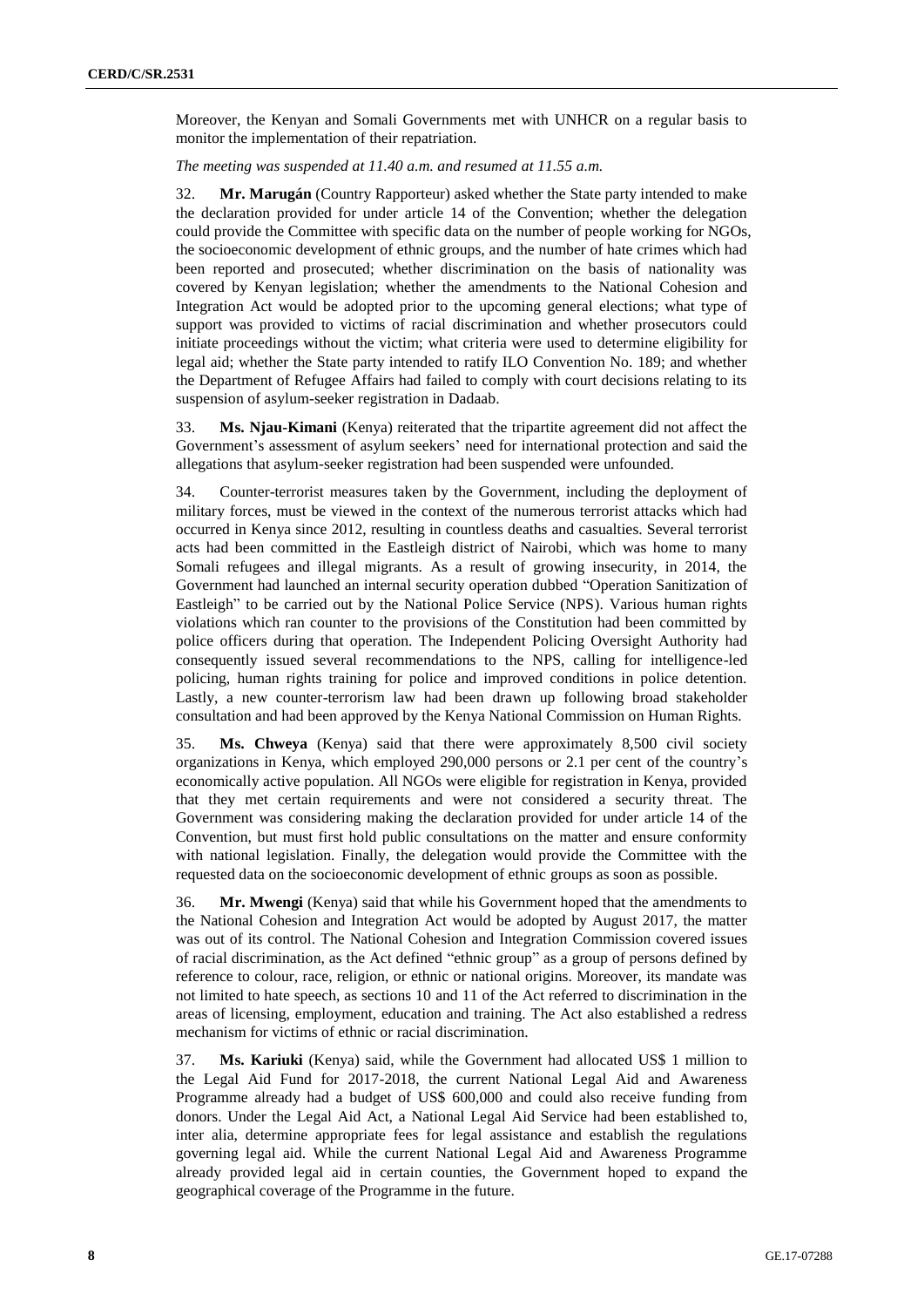38. **Ms. Njau-Kimani** (Kenya), referring to support and access to justice for victims of racial discrimination, said the Constitution provided that every person had the right to complain to the then National Human Rights and Equality Commission, alleging that a right of fundamental freedom in the Bill of Rights had been denied, violated or infringed, or was threatened. The National Legal Aid Service had been established to help indigent persons access legal services, and the Attorney General had been involved in various public-interest cases, most of which had been in support of the most vulnerable members of society.

39. **Ms. McDougall** said that non-discrimination alone did not ensure equality and that affirmative action was needed. She asked whether the Government was taking robust action to ensure that ethnic groups were employed in the public sector; whether the State party could provide the Committee with data that showed whether affirmative action was focusing on lower-end civil service jobs; whether the private sector was required to engage in robust affirmative action; what was the graduation rate from primary and secondary school among ethnic groups; what steps the Government was taking to ensure access to tertiary education for ethnic groups; how many housing units were actually required in informal settlements; how the Government planned to address housing in urban areas given the influx from rural areas; whether private construction enterprises were required to help house the poor; whether the Government had considered redrawing ethnically determined county boundaries so that counties included a range of ethnic groups; and what steps the Government was taking to ensure a more equitable distribution of land when the 99-year land leases expired.

40. **Mr. Calí Tzay** asked whether the Government could either deny or explain the violent acts committed on 31 March 2017 against the Sengwer people; whether the security forces were taking steps to regain the trust of the Kenyan people; what penalties were applied to persons, including public officials, convicted of racial discrimination; and what were the grounds for evicting indigenous peoples from their ancestral lands. The State party must observe article 5 of the Convention, as well as general recommendation No. 23 on the rights of indigenous peoples.

41. **Ms. Chweya** (Kenya), referring to affirmative action, said that the Public Service (Values and Principles) Act permitted the public service to appoint public officers without undue reliance on fair competition when certain groups were not adequately represented and that the Diversity Policy for the Public Service provided strategies for ensuring an inclusive public service that reflected diverse Kenyan communities. The Government was also taking various measures to ensure universal access to primary and secondary education, so that all ethnic groups would be competing for employment on a more level playing field.

42. **The Chair** said that the Committee was interested in learning more about the actual impact of the Government's various plans and policies.

43. **Ms. Gathagu** (Kenya) said that the Government was undertaking various housing projects: it was constructing housing for the police and had also provided housing for some public servants. The Government had formed a partnership with the private sector through the national housing corporation and was committed to the progressive realization of the right to housing, which was enshrined in the Constitution. While land leases had been reduced from 999 to 99 years under the Constitution, the Government could not remove title deeds without due process. However, when the leases came to an end, the Government might take possession of the lands for public purposes, such as the settlement of landless persons, in accordance with the provisions of the Land Act. Moreover, the adoption of the Community Land Act had been a milestone for communities that had been traditionally disadvantaged, as it allowed them to identify, survey and register their lands. Under the Act, "community land" was defined as land which was lawfully held, managed or used by specific communities as community forests, grazing areas or shrines; ancestral lands and lands traditionally occupied by hunter-gatherer communities; or lawfully held as trust land by the county governments.

44. **Ms. Gathagu** (Kenya) said that no indigenous peoples had been evicted from their ancestral lands in the recent past. The land rights of indigenous communities were now protected under the Community Land Act.